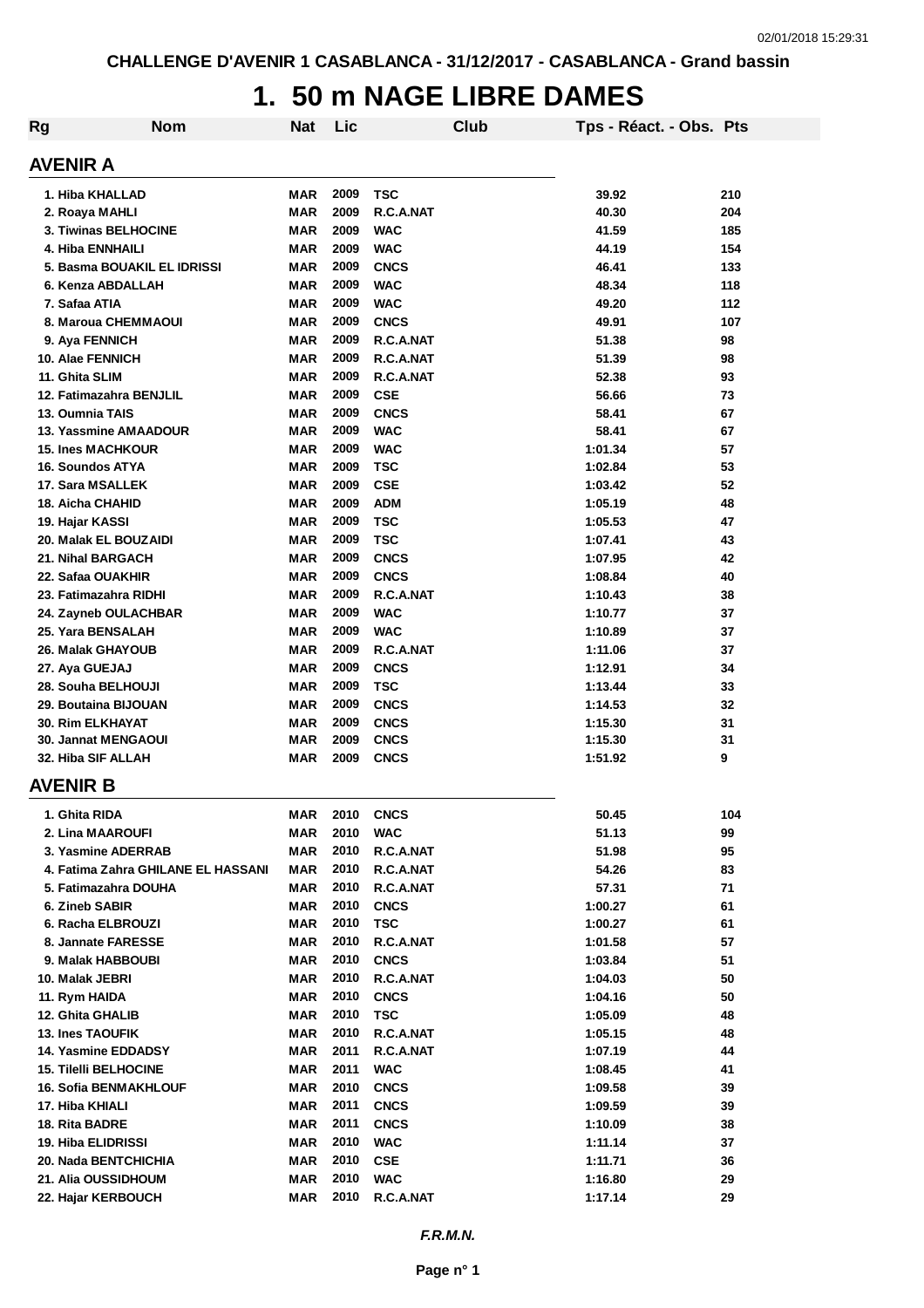### **1. 50 m NAGE LIBRE DAMES**

| Rg                | <b>Nom</b>           | <b>Nat</b> | <b>Lic</b> | Club        | Tps - Réact. - Obs. Pts |    |
|-------------------|----------------------|------------|------------|-------------|-------------------------|----|
| AVENIR B          |                      |            |            |             |                         |    |
|                   | 23. Aicha OUADDI     | MAR        | 2011       | <b>WAC</b>  | 1:17.62                 | 28 |
| 24. Mouna DARA    |                      | MAR        | 2011       | R.C.A.NAT   | 1:21.57                 | 24 |
|                   | 25. Khadija KORAIT   | <b>MAR</b> | 2010       | <b>ADM</b>  | 1:22.44                 | 23 |
|                   | 26. Chada CHRAIBI    | <b>MAR</b> | 2010       | <b>CNCS</b> | 1:27.16                 | 20 |
| 27. Khadija FIKRI |                      | <b>MAR</b> | 2010       | <b>CNCS</b> | 1:29.32                 | 18 |
|                   | 28. Yasmine TEMMAR   | <b>MAR</b> | 2010       | <b>ADM</b>  | 1:31.19                 | 17 |
| 29. Rania NADIR   |                      | <b>MAR</b> | 2010       | <b>CNCS</b> | 1:34.41                 | 15 |
|                   | 30. Zaineb SIF ALLAH | <b>MAR</b> | 2011       | <b>CNCS</b> | 1:50.95                 | 9  |
|                   |                      |            |            |             |                         |    |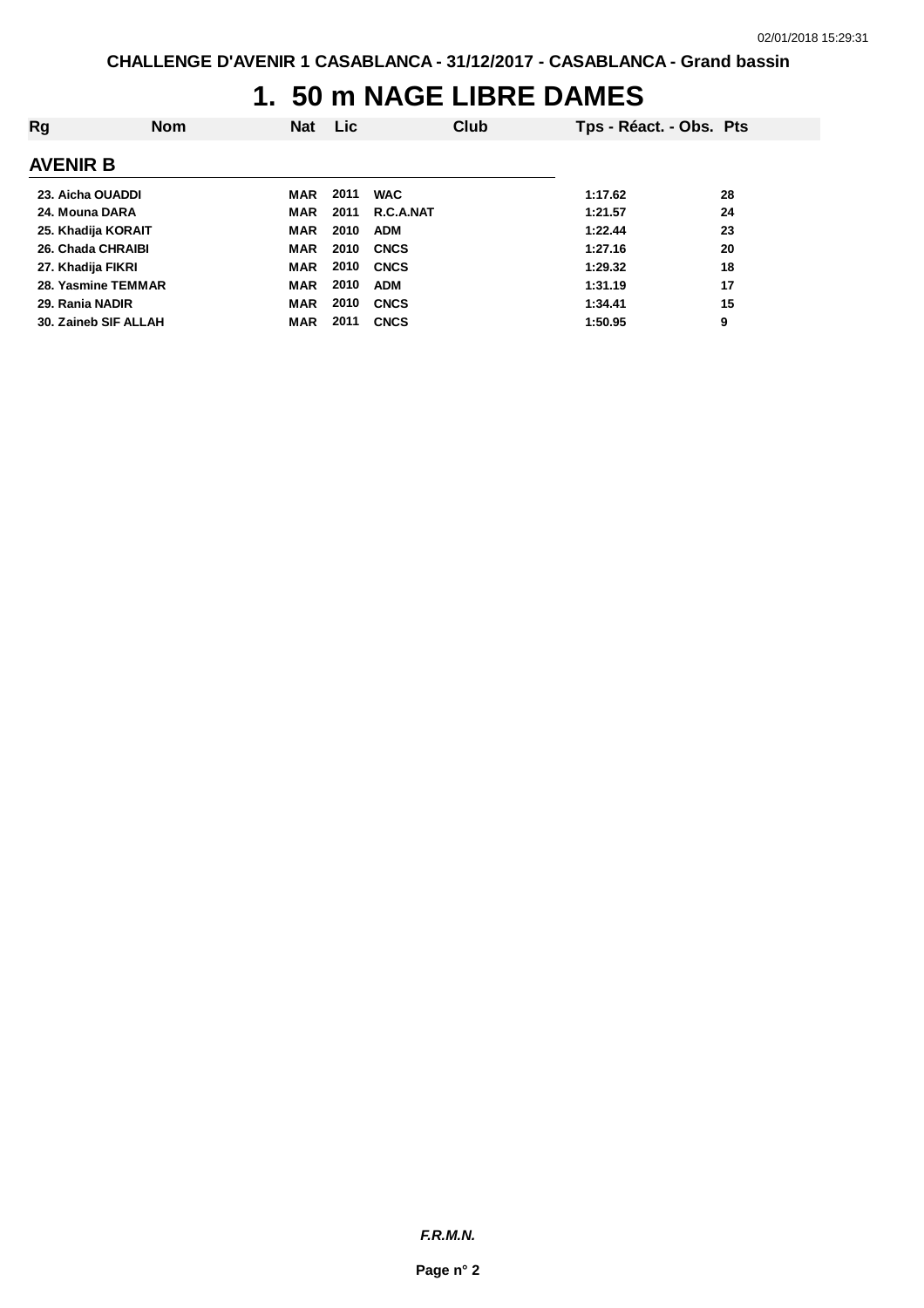### **2. 50 m NAGE LIBRE MESSIEURS**

| Rg                                               | <b>Nom</b>                         | <b>Nat</b> | Lic          |                           | Club | Tps - Réact. - Obs. Pts |                |
|--------------------------------------------------|------------------------------------|------------|--------------|---------------------------|------|-------------------------|----------------|
| AVENIR A                                         |                                    |            |              |                           |      |                         |                |
| 1. Yasser EZZIDI                                 |                                    | MAR        | 2009         | R.C.A.NAT                 |      | 36.59                   | 186            |
|                                                  | 2. Mohamed Amine SIFALLAH          | <b>MAR</b> | 2009         | <b>WAC</b>                |      | 38.98                   | 154            |
| 3. Mohammed ESSADEQ                              |                                    | <b>MAR</b> | 2009         | <b>CNCS</b>               |      | 40.92                   | 133            |
| 4. Mohamed Kamil RACHID                          |                                    | <b>MAR</b> | 2009         | <b>ADM</b>                |      | 41.45                   | 128            |
| 5. Abdullah Taher SERHIR                         |                                    | <b>MAR</b> | 2009         | <b>CNCS</b>               |      | 42.10                   | 122            |
| 6. Anwar KOKODIL                                 |                                    | <b>MAR</b> | 2009         | R.C.A.NAT                 |      | 43.70                   | 109            |
| 7. Salim KHOUDRI                                 |                                    | <b>MAR</b> | 2009         | <b>CCC</b>                |      | 45.03                   | 100            |
| 8. Yasser OUAKSSIM                               |                                    | <b>MAR</b> | 2009         | <b>WAC</b>                |      | 46.12                   | 93             |
| 9. Adam ELMESKINI                                |                                    | <b>MAR</b> | 2009         | <b>CNCS</b>               |      | 46.34                   | 91             |
| 10. Ahmed Zaid KORAIT                            |                                    | <b>MAR</b> | 2009         | <b>ADM</b>                |      | 47.09                   | 87             |
| 11. Ahmed Yassine AFRIAD                         |                                    | <b>MAR</b> | 2009         | <b>CSE</b>                |      | 47.44                   | 85             |
|                                                  | <b>12. Ayoub CHBIHI EL WAHOUDI</b> | <b>MAR</b> | 2009         | <b>ADM</b>                |      | 48.13                   | 82             |
|                                                  | 13. Mohammed Amine BENNASRI        | <b>MAR</b> | 2009         | <b>WAC</b>                |      | 50.77                   | 69             |
| 14. Redallah OUASTANE                            |                                    | <b>MAR</b> | 2009         | <b>CNCS</b>               |      | 50.81                   | 69             |
| 15. Yahya OUAHMANE                               |                                    | <b>MAR</b> | 2009         | <b>CNCS</b>               |      | 51.72                   | 66             |
| 16. Mohamed Ilyas NACHIT                         |                                    | <b>MAR</b> | 2009         | <b>ADM</b>                |      | 52.73                   | 62             |
| 17. Yahya TAWSSI                                 |                                    | <b>MAR</b> | 2009         | <b>TSC</b>                |      | 53.15                   | 60             |
| 18. Saad LAHIBA                                  |                                    | <b>MAR</b> | 2009         | <b>WAC</b>                |      | 54.38                   | 56             |
| 19. Hamza BERRADA                                |                                    | <b>MAR</b> | 2009         | <b>CSE</b>                |      | 55.27                   | 54             |
| 20. Ghali LAKRADI                                |                                    | <b>MAR</b> | 2009         | <b>TSC</b>                |      | 55.75                   | 52             |
| 21. Elmehdi BOUAYADI                             |                                    | <b>MAR</b> | 2009         | <b>TSC</b>                |      | 56.71                   | 50             |
| <b>22. Haitam BOUCHGHOUL</b>                     |                                    | <b>MAR</b> | 2009         | <b>CNCS</b>               |      | 58.00                   | 46             |
| 23. Yassine BERRADA                              |                                    | <b>MAR</b> | 2009         | <b>CSE</b>                |      | 58.95                   | 44             |
| 24. Samy CHAJAI                                  |                                    | <b>MAR</b> | 2009         | <b>ADM</b>                |      | 59.45                   | 43             |
| <b>25. Mohamed ENNAAMANI</b>                     |                                    | MAR        | 2009         | <b>CSE</b>                |      | 1:00.22                 | 41             |
| 26. Hassan AGHRIDOU                              |                                    | <b>MAR</b> | 2009         | <b>CNCS</b>               |      | 1:00.46                 | 41             |
| 27. Walid OUAHLA                                 |                                    | MAR        | 2009         | <b>CNCS</b>               |      | 1:01.24                 | 39             |
| 27. Amine ZNASSNI                                |                                    | MAR        | 2009         | <b>WAC</b>                |      | 1:01.24                 | 39             |
| <b>29. Younes BENOUINI</b>                       |                                    | MAR        | 2009         | <b>TSC</b>                |      | 1:01.45                 | 39             |
| 30. Mustapha QUARMOUCHI                          |                                    | <b>MAR</b> | 2009         | <b>ADM</b>                |      | 1:01.88                 | 38             |
| 31. Mohamed Amine BACHI                          |                                    | <b>MAR</b> | 2009         | <b>TSC</b>                |      | 1:02.03                 | 38             |
| <b>32. Walid GOUMARI</b>                         |                                    | <b>MAR</b> | 2009         | <b>CNCS</b>               |      | 1:02.38                 | 37             |
| 33. Yassine CHRIHI                               |                                    | <b>MAR</b> | 2009         | <b>CNCS</b>               |      | 1:04.00                 | 34             |
| 34. Hamza ALQADI                                 |                                    | <b>MAR</b> | 2009         | <b>CNCS</b>               |      | 1:04.34                 | 34             |
| 35. Mohamed EL YAZIDI                            |                                    | MAR        | 2009<br>2009 | TSC                       |      | 1:04.63                 | 33             |
| 36. Daoud NACIR                                  |                                    | <b>MAR</b> |              | <b>WAC</b>                |      | 1:05.44                 | 32             |
| 37. Yanis SEDDIKI                                |                                    | <b>MAR</b> | 2009<br>2009 | <b>CNCS</b>               |      | 1:06.10                 | 31             |
| <b>38. Mouad OUITASSANE</b>                      |                                    | <b>MAR</b> | 2009         | <b>CSE</b>                |      | 1:06.78                 | 30             |
| 39. Rayane HARAKAT<br><b>40. Ziad OUITASSANE</b> |                                    | <b>MAR</b> | 2009         | <b>CNCS</b><br><b>CSE</b> |      | 1:07.38                 | 29             |
| 41. Mohamed Ali ELMASTARI                        |                                    | MAR<br>MAR | 2009         | <b>CNCS</b>               |      | 1:08.32<br>1:10.75      | 28<br>25       |
| 42. Wassim BENKARROUM                            |                                    | MAR        | 2009         | <b>TSC</b>                |      | 1:15.34                 | 21             |
| <b>43. Achraf MOUJAHID</b>                       |                                    | MAR        | 2009         | R.C.A.NAT                 |      | 1:16.34                 | 20             |
| 44. Adam HIMMECH                                 |                                    | MAR        | 2009         | <b>TSC</b>                |      | 1:20.41                 | 17             |
| 45. Mohammed Reda CHOUAIT                        |                                    | MAR        | 2009         | <b>CSEJL</b>              |      | 1:26.86                 | 13             |
| 46. Mohamed Akram CHAFII                         |                                    | MAR        | 2009         | <b>CSEJL</b>              |      | 1:40.06                 | 9              |
| 47. Mouad DALILI                                 |                                    | MAR        | 2009         | R.C.A.NAT                 |      | 1:44.79                 | $\overline{7}$ |
| <b>NC. Farouk AZAR</b>                           |                                    | MAR        | 2009         | <b>CSE</b>                |      | Frf n.d.                |                |
| <b>NC. Hamza LOUZI</b>                           |                                    | MAR        | 2009         | R.C.A.NAT                 |      | Frf n.d.                |                |
| <b>NC. Imran BOUBKERI</b>                        |                                    | MAR        | 2009         | TSC                       |      | Frf n.d.                |                |
| NC. Ali EL MEKALI                                |                                    | MAR        | 2009         | <b>TSC</b>                |      | Frf n.d.                |                |
| NC. Anas ALAOUI BALGHITI                         |                                    | MAR        | 2009         | <b>ADM</b>                |      | Frf n.d.                |                |
| <b>NC. Omar MOUNAIM</b>                          |                                    | MAR        | 2009         | <b>WAC</b>                |      | Frf n.d.                |                |
| AVENIR B                                         |                                    |            |              |                           |      |                         |                |
| 1. Ahmed Ali NAMLY                               |                                    | MAR        | 2010         | <b>CNCS</b>               |      | 44.50                   | 103            |
| 2. Yahya AKKAR                                   |                                    | MAR        | 2010         | <b>ADM</b>                |      | 49.55                   | 75             |
|                                                  |                                    |            |              | F.R.M.N.                  |      |                         |                |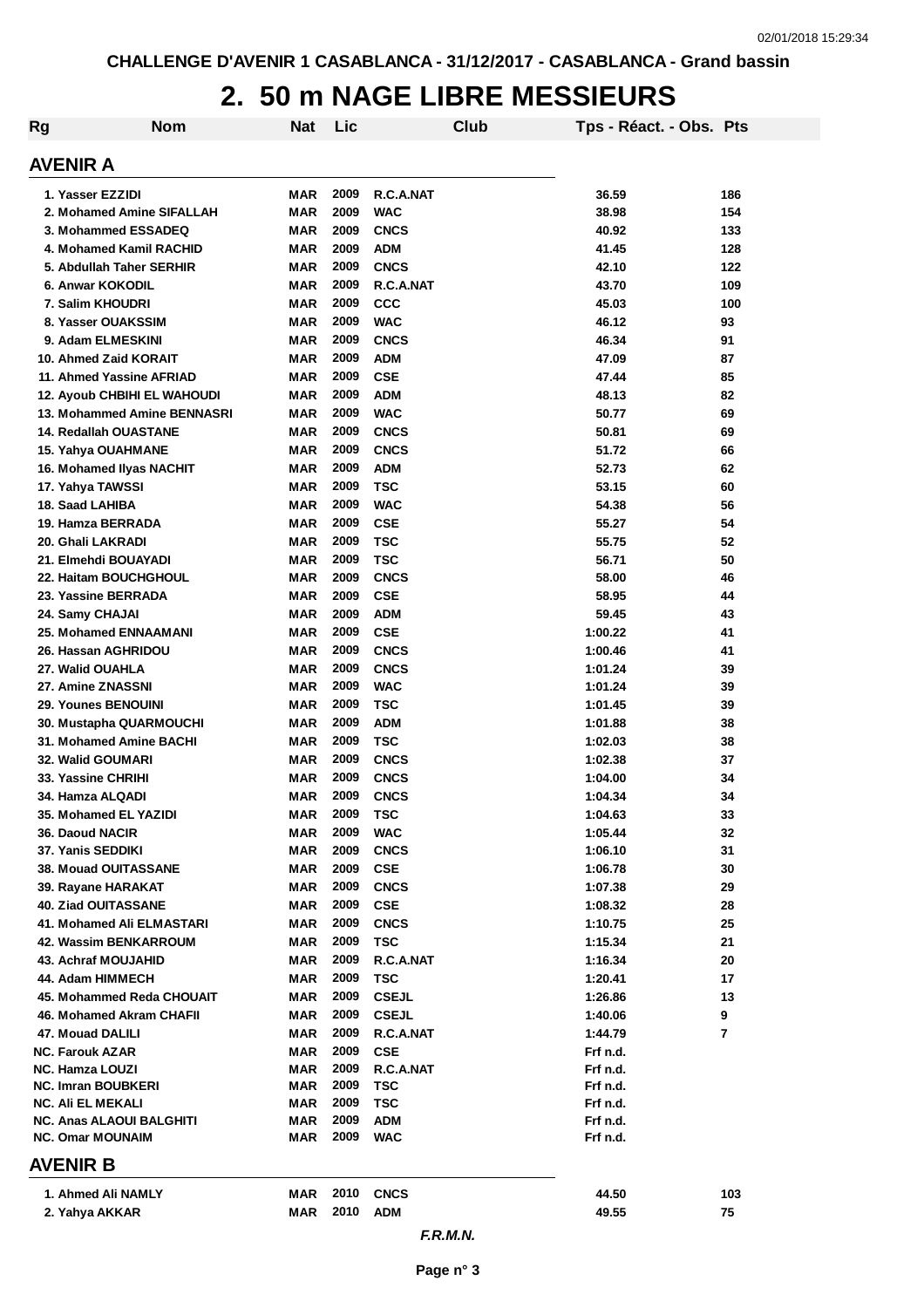### **2. 50 m NAGE LIBRE MESSIEURS**

| Rg              | <b>Nom</b>                          | <b>Nat</b> | Lic  | Club         | Tps - Réact. - Obs. Pts |                |
|-----------------|-------------------------------------|------------|------|--------------|-------------------------|----------------|
| <b>AVENIR B</b> |                                     |            |      |              |                         |                |
|                 | 3. Yahya RADELLAH                   | <b>MAR</b> | 2010 | <b>CNCS</b>  | 51.01                   | 68             |
|                 | 4. Mohammed EL BOURNI DRIOUAK       | <b>MAR</b> | 2010 | <b>WAC</b>   | 53.48                   | 59             |
|                 | 5. Adam BCHIRI                      | <b>MAR</b> | 2010 | <b>ADM</b>   | 57.74                   | 47             |
|                 | 6. Sami NAJAH                       | <b>MAR</b> | 2010 | <b>CNCS</b>  | 59.07                   | 44             |
|                 | 7. Adnane BELAIDI                   | <b>MAR</b> | 2010 | <b>CSE</b>   | 1:00.30                 | 41             |
|                 | 8. Mohamed Taha SENTISSI            | <b>MAR</b> | 2010 | <b>WAC</b>   | 1:01.47                 | 39             |
|                 | 9. Ghali LARAKI                     | <b>MAR</b> | 2010 | <b>ADM</b>   | 1:01.53                 | 39             |
|                 | 10. Ibrahim WASFI                   | <b>MAR</b> | 2010 | <b>WAC</b>   | 1:03.82                 | 35             |
|                 | 11. Anas KARAM                      | <b>MAR</b> | 2010 | <b>CSEJL</b> | 1:05.29                 | 32             |
|                 | 12. Mohamed Amir NOUARA             | <b>MAR</b> | 2010 | <b>ADM</b>   | 1:05.35                 | 32             |
|                 | 13. Mohamed Reda NAJAH              | <b>MAR</b> | 2010 | R.C.A.NAT    | 1:06.09                 | 31             |
|                 | <b>14. Ayoub BOUKCEM</b>            | <b>MAR</b> | 2010 | <b>CNCS</b>  | 1:09.13                 | 27             |
|                 | <b>15. Anas HAMMOUDA</b>            | <b>MAR</b> | 2011 | <b>ADM</b>   | 1:09.67                 | 27             |
|                 | <b>16. Sohaib BEL MAHEDI</b>        | <b>MAR</b> | 2010 | <b>CNCS</b>  | 1:10.98                 | 25             |
|                 | 17. Mohamed Amine TAOUBA            | <b>MAR</b> | 2011 | <b>CNCS</b>  | 1:13.31                 | 23             |
|                 | <b>18. Haitam TAHIRI</b>            | <b>MAR</b> | 2010 | <b>TSC</b>   | 1:15.56                 | 21             |
|                 | <b>19. Nael BOURAHLA</b>            | <b>MAR</b> | 2010 | <b>WAC</b>   | 1:18.38                 | 18             |
|                 | 20. Mohamed Rayane WAHAB            | <b>MAR</b> | 2010 | <b>CSEJL</b> | 1:19.86                 | 17             |
|                 | 21. Karim MOUNAHID                  | <b>MAR</b> | 2010 | <b>CNCS</b>  | 1:19.92                 | 17             |
|                 | 22. Anas MENBEH                     | <b>MAR</b> | 2011 | <b>CNCS</b>  | 1:45.20                 | $\overline{7}$ |
|                 | <b>NC. Yasser OUFKIR</b>            | <b>MAR</b> | 2010 | <b>CNCS</b>  | Frf n.d.                |                |
|                 | <b>NC. Mohamed Amine ELOUAHMANI</b> | <b>MAR</b> | 2010 | <b>CSE</b>   | Frf n.d.                |                |
|                 | <b>NC. Mohamed Taha CHAHI</b>       | <b>MAR</b> | 2010 | R.C.A.NAT    | Frf n.d.                |                |
|                 | <b>NC. Rayane STATI</b>             | <b>MAR</b> | 2010 | <b>ADM</b>   | Frf n.d.                |                |
|                 | <b>NC. Ahmed Khalil BARGAOUI</b>    | <b>MAR</b> | 2010 | <b>ADM</b>   | Frf n.d.                |                |
|                 | <b>NC. Zayd AGUEZZALE</b>           | <b>MAR</b> | 2010 | <b>WAC</b>   | Frf n.d.                |                |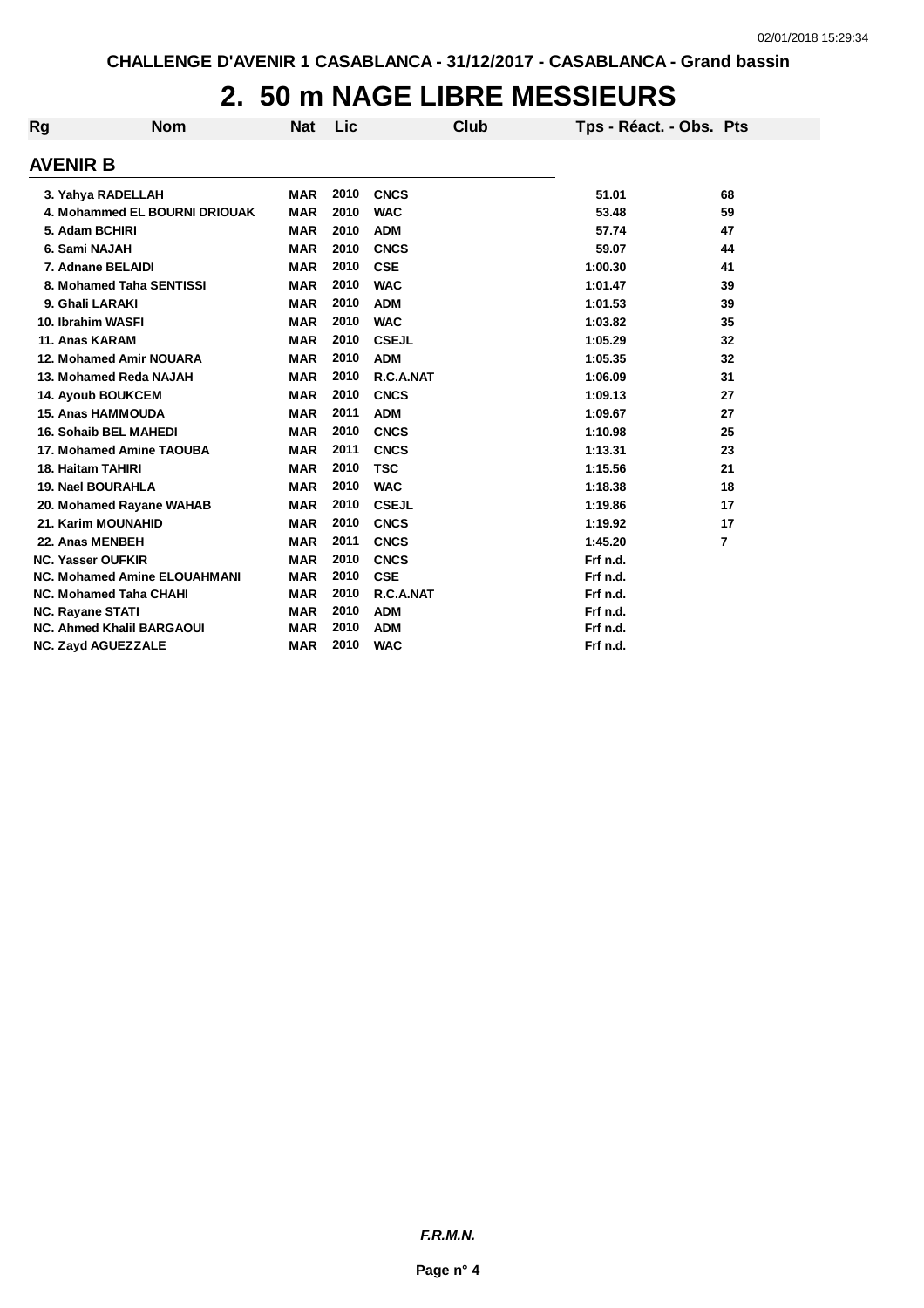### **3. 50 m BRASSE DAMES**

| Rg                     | <b>Nom</b>                         | <b>Nat</b> | Lic  | Club        | Tps - Réact. - Obs. Pts |     |
|------------------------|------------------------------------|------------|------|-------------|-------------------------|-----|
| <b>AVENIR A</b>        |                                    |            |      |             |                         |     |
|                        | 1. Basma BOUAKIL EL IDRISSI        | <b>MAR</b> | 2009 | <b>CNCS</b> | 1:05.23                 | 95  |
|                        | 2. Maroua CHEMMAOUI                | MAR        | 2009 | <b>CNCS</b> | 1:07.41                 | 86  |
|                        | 3. Marwa BENLAANAYA                | MAR        | 2009 | R.C.A.NAT   | 1:07.69                 | 85  |
|                        | 4. Aya FENNICH                     | MAR        | 2009 | R.C.A.NAT   | 1:10.05                 | 77  |
|                        | 5. Alae FENNICH                    | MAR        | 2009 | R.C.A.NAT   | 1:16.94                 | 58  |
| <b>AVENIR B</b>        |                                    |            |      |             |                         |     |
|                        | 1. Zineb SABIR                     | <b>MAR</b> | 2010 | <b>CNCS</b> | 1:04.03                 | 101 |
|                        | 2. Farah KOKODIL                   | <b>MAR</b> | 2010 | R.C.A.NAT   | 1:07.54                 | 86  |
|                        | 3. Fatima Zahra GHILANE EL HASSANI | <b>MAR</b> | 2010 | R.C.A.NAT   | 1:08.31                 | 83  |
|                        | <b>4. Ines TAOUFIK</b>             | <b>MAR</b> | 2010 | R.C.A.NAT   | 1:09.34                 | 79  |
|                        | 5. Fatimazahra DOUHA               | <b>MAR</b> | 2010 | R.C.A.NAT   | 1:12.02                 | 71  |
|                        | 6. Mouna DARA                      | <b>MAR</b> | 2011 | R.C.A.NAT   | 1:29.40                 | 37  |
| <b>NC. Rania NADIR</b> |                                    | <b>MAR</b> | 2010 | <b>CNCS</b> | Dsg NI                  | 0   |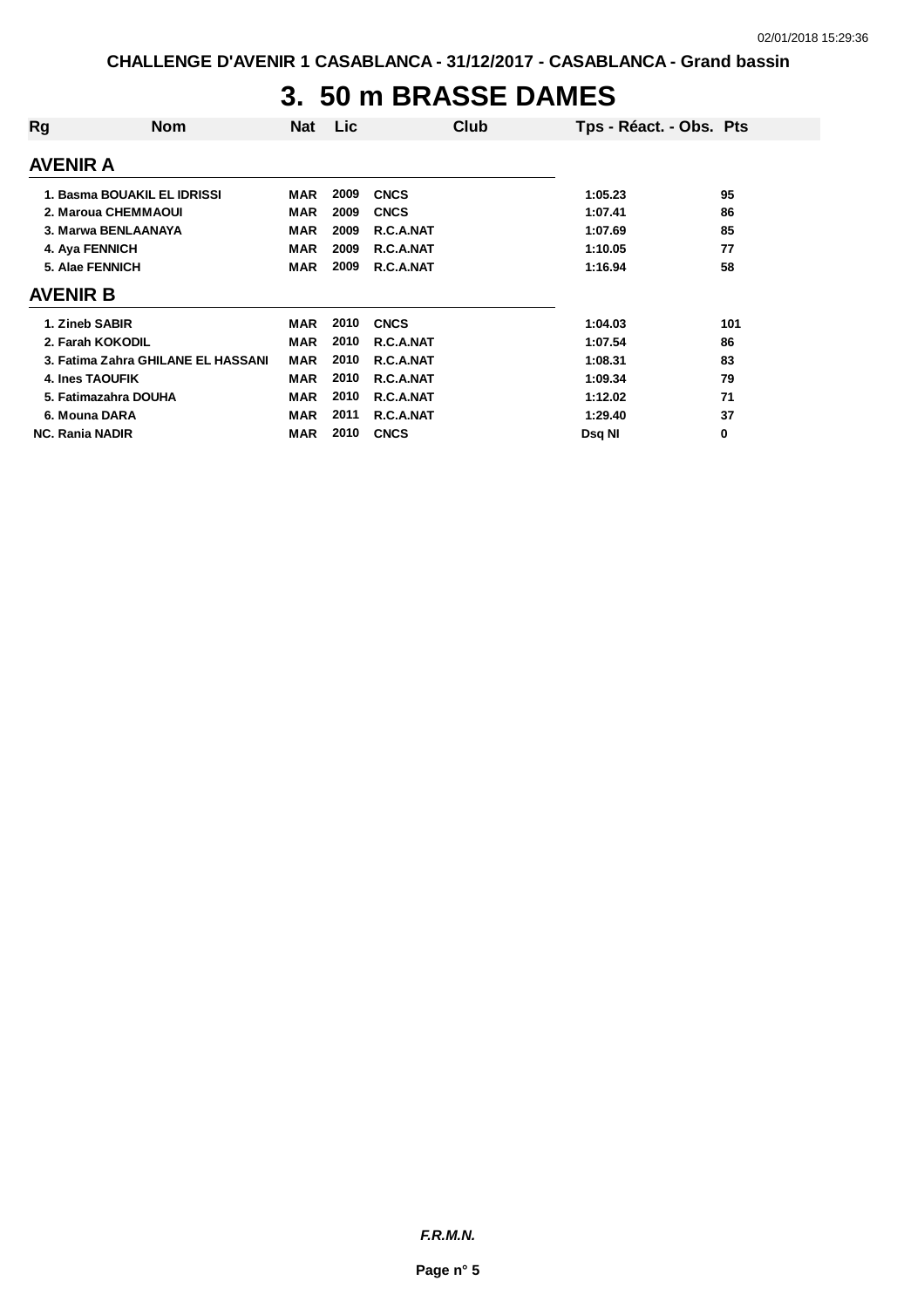### **4. 50 m BRASSE MESSIEURS**

| Rg                       | <b>Nom</b> | Nat        | <b>Lic</b> | Club        |          | Tps - Réact. - Obs. Pts |
|--------------------------|------------|------------|------------|-------------|----------|-------------------------|
| <b>AVENIR A</b>          |            |            |            |             |          |                         |
| 1. Mohammed ESSADEQ      |            | MAR        | 2009       | <b>CNCS</b> | 53.31    | 125                     |
| 2. Abdullah Taher SERHIR |            | <b>MAR</b> | 2009       | <b>CNCS</b> | 56.22    | 106                     |
| 3. Mohamed Adam DAHO     |            | <b>MAR</b> | 2009       | <b>CNCS</b> | 56.37    | 105                     |
| 3. Anwar KOKODIL         |            | <b>MAR</b> | 2009       | R.C.A.NAT   | 56.37    | 105                     |
| 5. Mohamed Kamil RACHID  |            | <b>MAR</b> | 2009       | <b>ADM</b>  | 56.70    | 104                     |
| 6. Ahmed Zaid KORAIT     |            | <b>MAR</b> | 2009       | <b>ADM</b>  | 1:05.91  | 66                      |
| 7. Adam ELMESKINI        |            | MAR        | 2009       | <b>CNCS</b> | 1:34.09  | 22                      |
| 8. Rayane HARAKAT        |            | <b>MAR</b> | 2009       | <b>CNCS</b> | 1:39.55  | 19                      |
| <b>NC. Walid GOUMARI</b> |            | <b>MAR</b> | 2009       | <b>CNCS</b> | Frf n.d. |                         |
| <b>AVENIR B</b>          |            |            |            |             |          |                         |
| 1. Ahmed Ali NAMLY       |            | <b>MAR</b> | 2010       | <b>CNCS</b> | 54.97    | 114                     |
| 2. Mohamed Reda NAJAH    |            | <b>MAR</b> | 2010       | R.C.A.NAT   | 1:27.71  | 28                      |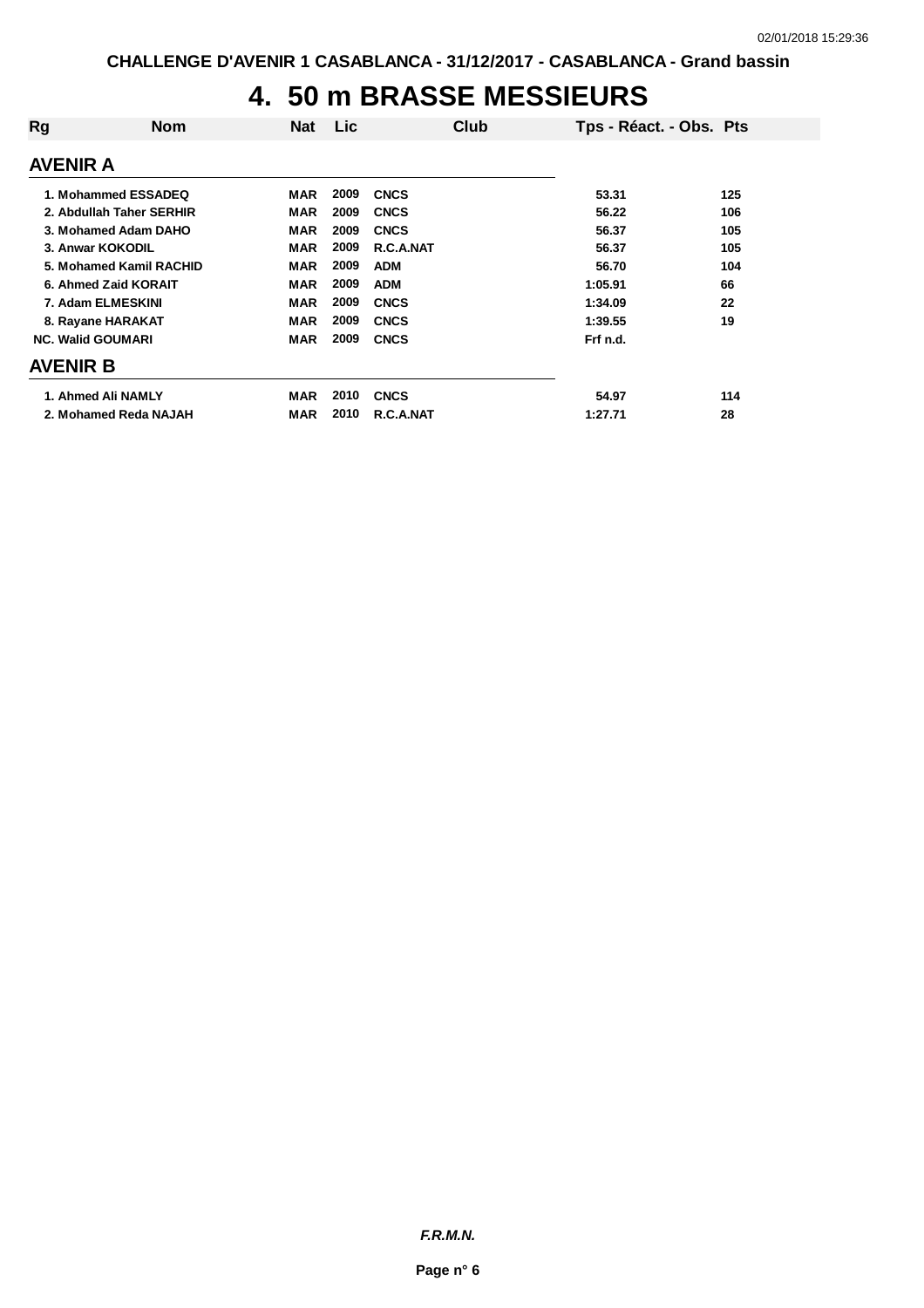# **5. 50 m DOS DAMES**

| Rg | <b>Nom</b>                  | <b>Nat</b> | Lic  |             | Club | Tps - Réact. - Obs. Pts |     |
|----|-----------------------------|------------|------|-------------|------|-------------------------|-----|
|    | <b>AVENIR A</b>             |            |      |             |      |                         |     |
|    | <b>1. Tiwinas BELHOCINE</b> | MAR        | 2009 | <b>WAC</b>  |      | 51.41                   | 145 |
|    | 2. Hiba KHALLAD             | <b>MAR</b> | 2009 | <b>TSC</b>  |      | 51.59                   | 144 |
|    | 3. Roaya MAHLI              | <b>MAR</b> | 2009 | R.C.A.NAT   |      | 52.23                   | 139 |
|    | 4. Hiba ENNHAILI            | <b>MAR</b> | 2009 | <b>WAC</b>  |      | 55.35                   | 116 |
|    | 5. Ghita SLIM               | <b>MAR</b> | 2009 | R.C.A.NAT   |      | 56.47                   | 110 |
|    | 6. Oumnia TAIS              | <b>MAR</b> | 2009 | <b>CNCS</b> |      | 1:02.44                 | 81  |
|    | 6. Soundos ATYA             | <b>MAR</b> | 2009 | <b>TSC</b>  |      | 1:02.44                 | 81  |
|    | 8. Ines MACHKOUR            | <b>MAR</b> | 2009 | <b>WAC</b>  |      | 1:06.40                 | 67  |
|    | 9. Yassmine AMAADOUR        | <b>MAR</b> | 2009 | <b>WAC</b>  |      | 1:07.91                 | 63  |
|    | 10. Safaa ATIA              | <b>MAR</b> | 2009 | <b>WAC</b>  |      | 1:09.04                 | 60  |
|    | 11. Kenza ABDALLAH          | <b>MAR</b> | 2009 | <b>WAC</b>  |      | 1:10.20                 | 57  |
|    | 12. Marwa BENLAANAYA        | <b>MAR</b> | 2009 | R.C.A.NAT   |      | 1:16.37                 | 44  |
|    | 13. Fatimazahra BENJLIL     | <b>MAR</b> | 2009 | <b>CSE</b>  |      | 1:17.71                 | 42  |
|    | 14. Fatimazahra RIDHI       | <b>MAR</b> | 2009 | R.C.A.NAT   |      | 1:21.22                 | 36  |
|    | <b>15. Sara MSALLEK</b>     | <b>MAR</b> | 2009 | <b>CSE</b>  |      | 1:23.62                 | 33  |
|    | 16. Malak EL BOUZAIDI       | <b>MAR</b> | 2009 | <b>TSC</b>  |      | 1:24.11                 | 33  |
|    | 17. Hajar KASSI             | <b>MAR</b> | 2009 | <b>TSC</b>  |      | 1:24.84                 | 32  |
|    | 18. Aya GUEJAJ              | <b>MAR</b> | 2009 | <b>CNCS</b> |      | 1:25.31                 | 31  |
|    | <b>19. Nihal BARGACH</b>    | <b>MAR</b> | 2009 | <b>CNCS</b> |      | 1:25.34                 | 31  |
|    | 20. Yara BENSALAH           | <b>MAR</b> | 2009 | <b>WAC</b>  |      | 1:25.55                 | 31  |
|    | 21. Zayneb OULACHBAR        | <b>MAR</b> | 2009 | <b>WAC</b>  |      | 1:25.76                 | 31  |
|    | 22. Malak GHAYOUB           | <b>MAR</b> | 2009 | R.C.A.NAT   |      | 1:29.56                 | 27  |
|    | <b>NC. Safaa OUAKHIR</b>    | <b>MAR</b> | 2009 | <b>CNCS</b> |      | Dsq NI                  | 0   |
|    | <b>NC. Aicha CHAHID</b>     | <b>MAR</b> | 2009 | <b>ADM</b>  |      | Dsq NI                  | 0   |
|    | <b>AVENIR B</b>             |            |      |             |      |                         |     |
|    | 1. Lina MAAROUFI            | <b>MAR</b> | 2010 | <b>WAC</b>  |      | 1:01.94                 | 83  |
|    | 2. Yasmine ADERRAB          | <b>MAR</b> | 2010 | R.C.A.NAT   |      | 1:02.82                 | 79  |
|    | 3. Ghita RIDA               | <b>MAR</b> | 2010 | <b>CNCS</b> |      | 1:06.32                 | 67  |
|    | 4. Jannate FARESSE          | <b>MAR</b> | 2010 | R.C.A.NAT   |      | 1:09.20                 | 59  |
|    | 5. Farah KOKODIL            | <b>MAR</b> | 2010 | R.C.A.NAT   |      | 1:10.63                 | 56  |
|    | 6. Hiba ELIDRISSI           | <b>MAR</b> | 2010 | <b>WAC</b>  |      | 1:13.25                 | 50  |
|    | 7. Tilelli BELHOCINE        | <b>MAR</b> | 2011 | <b>WAC</b>  |      | 1:15.94                 | 45  |
|    | 8. Yasmine EDDADSY          | <b>MAR</b> | 2011 | R.C.A.NAT   |      | 1:15.95                 | 45  |
|    | 9. Alia OUSSIDHOUM          | <b>MAR</b> | 2010 | <b>WAC</b>  |      | 1:16.47                 | 44  |
|    | 10. Malak JEBRI             | MAR        | 2010 | R.C.A.NAT   |      | 1:17.02                 | 43  |
|    | 10. Racha ELBROUZI          | <b>MAR</b> | 2010 | <b>TSC</b>  |      | 1:17.02                 | 43  |
|    | 12. Rym HAIDA               | <b>MAR</b> | 2010 | <b>CNCS</b> |      | 1:17.23                 | 43  |
|    | <b>13. Nada BENTCHICHIA</b> | <b>MAR</b> | 2010 | <b>CSE</b>  |      | 1:24.25                 | 33  |
|    | <b>14. Yasmine TEMMAR</b>   | <b>MAR</b> | 2010 | <b>ADM</b>  |      | 1:25.34                 | 31  |
|    | 15. Aicha OUADDI            | <b>MAR</b> | 2011 | <b>WAC</b>  |      | 1:25.50                 | 31  |
|    | 16. Hajar KERBOUCH          | <b>MAR</b> | 2010 | R.C.A.NAT   |      | 1:28.22                 | 28  |
|    | 17. Khadija KORAIT          | <b>MAR</b> | 2010 | <b>ADM</b>  |      | 1:35.89                 | 22  |
|    | 18. Israa HUIMAD            | <b>MAR</b> | 2011 | <b>ADM</b>  |      | 1:41.72                 | 18  |
|    | <b>19. Nour BOUHASSOUNE</b> | <b>MAR</b> | 2010 | <b>WAC</b>  |      | 1:42.20                 | 18  |
|    | 20. Chada CHRAIBI           | <b>MAR</b> | 2010 | <b>CNCS</b> |      | 1:51.52                 | 14  |
|    | NC. Zayneb TERJANI          | <b>MAR</b> | 2010 | <b>ADM</b>  |      | Frf n.d.                |     |
|    | <b>NC. Rita BADRE</b>       | <b>MAR</b> | 2011 | <b>CNCS</b> |      | Dsq NI                  | 0   |
|    | NC. Sofia BENMAKHLOUF       | <b>MAR</b> | 2010 | <b>CNCS</b> |      | Dsq NI                  | 0   |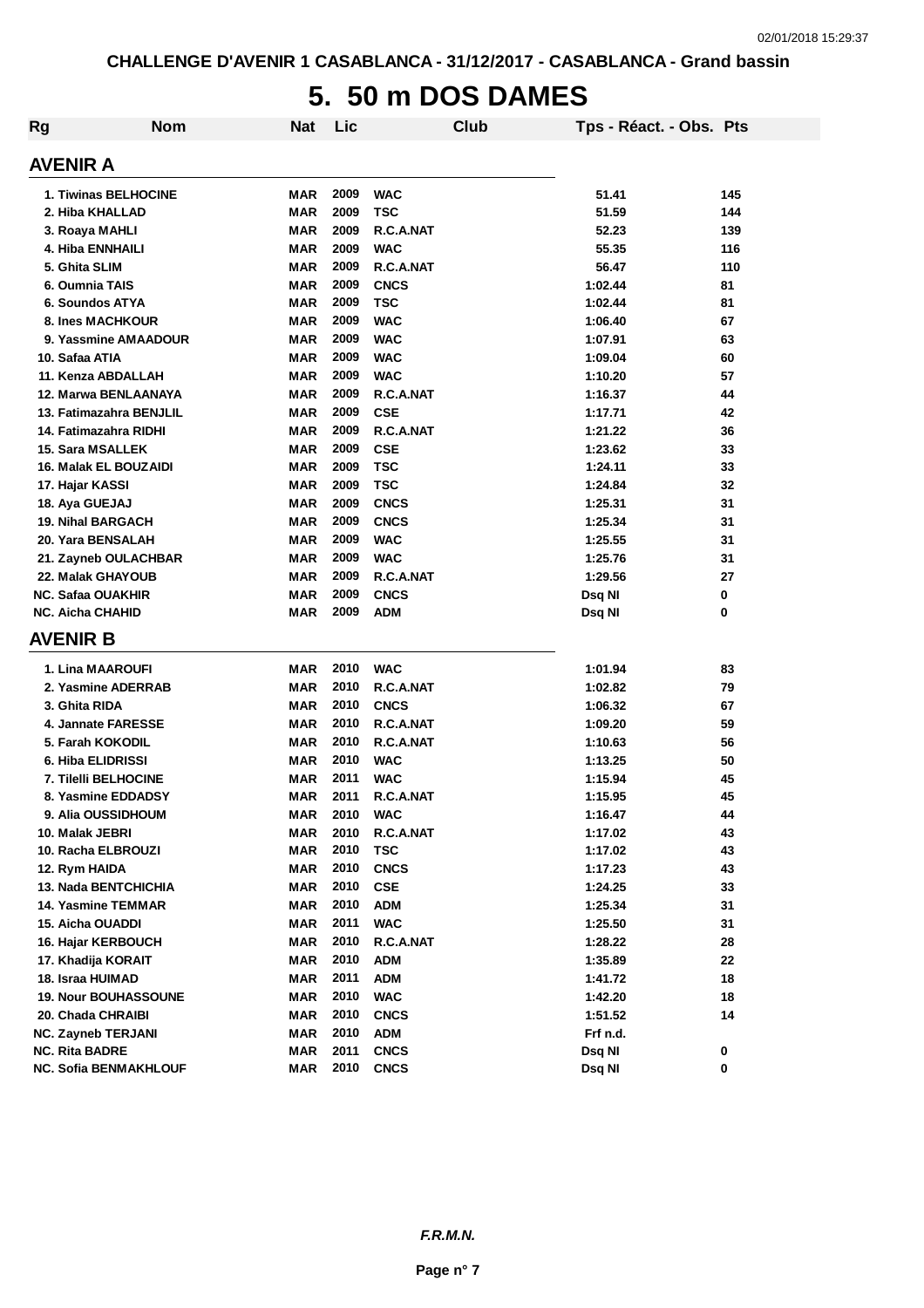### **6. 50 m DOS MESSIEURS**

| <b>Rg</b> | <b>Nom</b>                                            | <b>Nat</b>        | Lic          |                           | Club | Tps - Réact. - Obs. Pts |                |
|-----------|-------------------------------------------------------|-------------------|--------------|---------------------------|------|-------------------------|----------------|
|           | <b>AVENIR A</b>                                       |                   |              |                           |      |                         |                |
|           | 1. Yasser EZZIDI                                      | MAR               | 2009         | R.C.A.NAT                 |      | 44.70                   | 155            |
|           | 2. Salim KHOUDRI                                      | <b>MAR</b>        | 2009         | <b>CCC</b>                |      | 56.82                   | 75             |
|           | 3. Mohamed Amine SIFALLAH                             | <b>MAR</b>        | 2009         | <b>WAC</b>                |      | 58.72                   | 68             |
|           | 4. Yasser OUAKSSIM                                    | <b>MAR</b>        | 2009         | <b>WAC</b>                |      | 59.00                   | 67             |
|           | 5. Ahmed Yassine AFRIAD                               | <b>MAR</b>        | 2009         | <b>CSE</b>                |      | 59.73                   | 65             |
|           | 6. Mohamed Adam DAHO                                  | <b>MAR</b>        | 2009         | <b>CNCS</b>               |      | 1:01.68                 | 59             |
|           | 7. Ayoub CHBIHI EL WAHOUDI                            | <b>MAR</b>        | 2009         | <b>ADM</b>                |      | 1:04.26                 | 52             |
|           | 8. Mohammed Amine BENNASRI                            | <b>MAR</b>        | 2009         | <b>WAC</b>                |      | 1:04.76                 | 51             |
|           | 9. Saad LAHIBA                                        | <b>MAR</b>        | 2009         | <b>WAC</b>                |      | 1:06.39                 | 47             |
|           | 10. Hamza BERRADA                                     | <b>MAR</b>        | 2009         | <b>CSE</b>                |      | 1:06.80                 | 46             |
|           | 11. Daoud NACIR                                       | <b>MAR</b>        | 2009         | <b>WAC</b>                |      | 1:07.11                 | 45             |
|           | 12. Walid OUAHLA                                      | <b>MAR</b>        | 2009         | <b>CNCS</b>               |      | 1:07.38                 | 45             |
|           | 13. Mohamed Ilyas NACHIT                              | <b>MAR</b>        | 2009         | <b>ADM</b>                |      | 1:09.74                 | 40             |
|           | 14. Ghali LAKRADI                                     | <b>MAR</b>        | 2009         | <b>TSC</b>                |      | 1:10.06                 | 40             |
|           | <b>15. Mustapha QUARMOUCHI</b>                        | <b>MAR</b>        | 2009         | <b>ADM</b>                |      | 1:11.31                 | 38             |
|           | 16. Yahya TAWSSI                                      | <b>MAR</b>        | 2009         | <b>TSC</b>                |      | 1:18.44                 | 28             |
|           | 17. Samy CHAJAI                                       | <b>MAR</b>        | 2009         | <b>ADM</b>                |      | 1:20.16                 | 26             |
|           | <b>18. Amine ZNASSNI</b>                              | <b>MAR</b>        | 2009         | <b>WAC</b>                |      | 1:20.20                 | 26             |
|           | 19. Yassine BERRADA                                   | <b>MAR</b>        | 2009         | <b>CSE</b>                |      | 1:26.15                 | 21             |
|           | 19. Adam HIMMECH                                      | <b>MAR</b>        | 2009         | <b>TSC</b>                |      | 1:26.15                 | 21             |
|           | 21. Elmehdi BOUAYADI                                  | <b>MAR</b>        | 2009         | <b>TSC</b>                |      | 1:28.47                 | 20             |
|           | 22. Mouad OUITASSANE                                  | <b>MAR</b>        | 2009         | <b>CSE</b>                |      | 1:31.41                 | 18             |
|           | 23. Mohammed Reda CHOUAIT                             | <b>MAR</b>        | 2009         | <b>CSEJL</b>              |      | 1:35.77                 | 15             |
|           | 24. Mouad DALILI                                      | <b>MAR</b>        | 2009         | R.C.A.NAT                 |      | 1:36.66                 | 15             |
|           | 25. Mohamed Amine BACHI                               | <b>MAR</b>        | 2009         | <b>TSC</b>                |      | 1:37.45                 | 15             |
|           | 26. Mohamed Akram CHAFII                              | <b>MAR</b>        | 2009         | <b>CSEJL</b>              |      | 1:38.02                 | 14             |
|           | 27. Ziad OUITASSANE                                   | <b>MAR</b>        | 2009         | <b>CSE</b>                |      | 1:44.22                 | 12             |
|           | 28. Mohamed EL YAZIDI                                 | <b>MAR</b>        | 2009         | <b>TSC</b>                |      | 2:03.03                 | $\overline{7}$ |
|           | <b>NC. Farouk AZAR</b>                                | <b>MAR</b>        | 2009         | <b>CSE</b>                |      | Frf n.d.                |                |
|           | <b>NC. Hamza LOUZI</b>                                | MAR               | 2009         | R.C.A.NAT                 |      | Frf n.d.                |                |
|           | <b>NC. Imran BOUBKERI</b><br>NC. Anas ALAOUI BALGHITI | <b>MAR</b><br>MAR | 2009<br>2009 | <b>TSC</b><br><b>ADM</b>  |      | Frf n.d.<br>Frf n.d.    |                |
|           | <b>NC. Omar MOUNAIM</b>                               | MAR               | 2009         | <b>WAC</b>                |      | Frf n.d.                |                |
|           | <b>NC. Hamza ALQADI</b>                               | <b>MAR</b>        | 2009         | <b>CNCS</b>               |      | Dsq NI                  | 0              |
|           | <b>NC. Mohamed ENNAAMANI</b>                          | MAR               | 2009         | <b>CSE</b>                |      | Dsq NI                  | 0              |
|           | <b>NC. Achraf MOUJAHID</b>                            | MAR               | 2009         | R.C.A.NAT                 |      | Dsq NI                  | 0              |
|           | <b>AVENIR B</b>                                       |                   |              |                           |      |                         |                |
|           |                                                       |                   | 2010         |                           |      |                         |                |
|           | 1. Yahya AKKAR<br>2. Yahya RADELLAH                   | MAR<br><b>MAR</b> | 2010         | <b>ADM</b><br><b>CNCS</b> |      | 1:03.23<br>1:05.28      | 54<br>49       |
|           | 3. Mohamed Taha SENTISSI                              | <b>MAR</b>        | 2010         | <b>WAC</b>                |      | 1:06.23                 | 47             |
|           | 4. Mohammed EL BOURNI DRIOUAK                         | <b>MAR</b>        | 2010         | <b>WAC</b>                |      | 1:11.70                 | 37             |
|           | 5. Mohamed Amir NOUARA                                | <b>MAR</b>        | 2010         | <b>ADM</b>                |      | 1:12.70                 | 36             |
|           | 6. Sami NAJAH                                         | MAR               | 2010         | <b>CNCS</b>               |      | 1:13.69                 | 34             |
|           | 7. Adam BCHIRI                                        | MAR               | 2010         | <b>ADM</b>                |      | 1:14.56                 | 33             |
|           | 8. Ibrahim WASFI                                      | MAR               | 2010         | <b>WAC</b>                |      | 1:16.16                 | 31             |
|           | 9. Adnane BELAIDI                                     | MAR               | 2010         | <b>CSE</b>                |      | 1:16.37                 | 31             |
|           | 10. Anas KARAM                                        | MAR               | 2010         | <b>CSEJL</b>              |      | 1:21.41                 | 25             |
|           | 11. Sohaib BEL MAHEDI                                 | <b>MAR</b>        | 2010         | <b>CNCS</b>               |      | 1:24.48                 | 23             |
|           | 12. Anas HAMMOUDA                                     | <b>MAR</b>        | 2011         | <b>ADM</b>                |      | 1:30.57                 | 18             |
|           | 13. Haitam TAHIRI                                     | <b>MAR</b>        | 2010         | <b>TSC</b>                |      | 1:34.73                 | 16             |
|           | <b>NC. Mohamed Amine ELOUAHMANI</b>                   | <b>MAR</b>        | 2010         | <b>CSE</b>                |      | Frf n.d.                |                |
|           | <b>NC. Mohamed Taha CHAHI</b>                         | <b>MAR</b>        | 2010         | R.C.A.NAT                 |      | Frf n.d.                |                |
|           | <b>NC. Rayane STATI</b>                               | MAR               | 2010         | <b>ADM</b>                |      | Frf n.d.                |                |
|           | NC. Ahmed Khalil BARGAOUI                             | MAR               | 2010         | <b>ADM</b>                |      | Frf n.d.                |                |
|           | <b>NC. Zayd AGUEZZALE</b>                             | <b>MAR</b>        | 2010         | <b>WAC</b>                |      | Frf n.d.                |                |
|           | <b>NC. Anas MENBEH</b>                                | <b>MAR</b>        | 2011         | <b>CNCS</b>               |      | Dsq NI                  | 0              |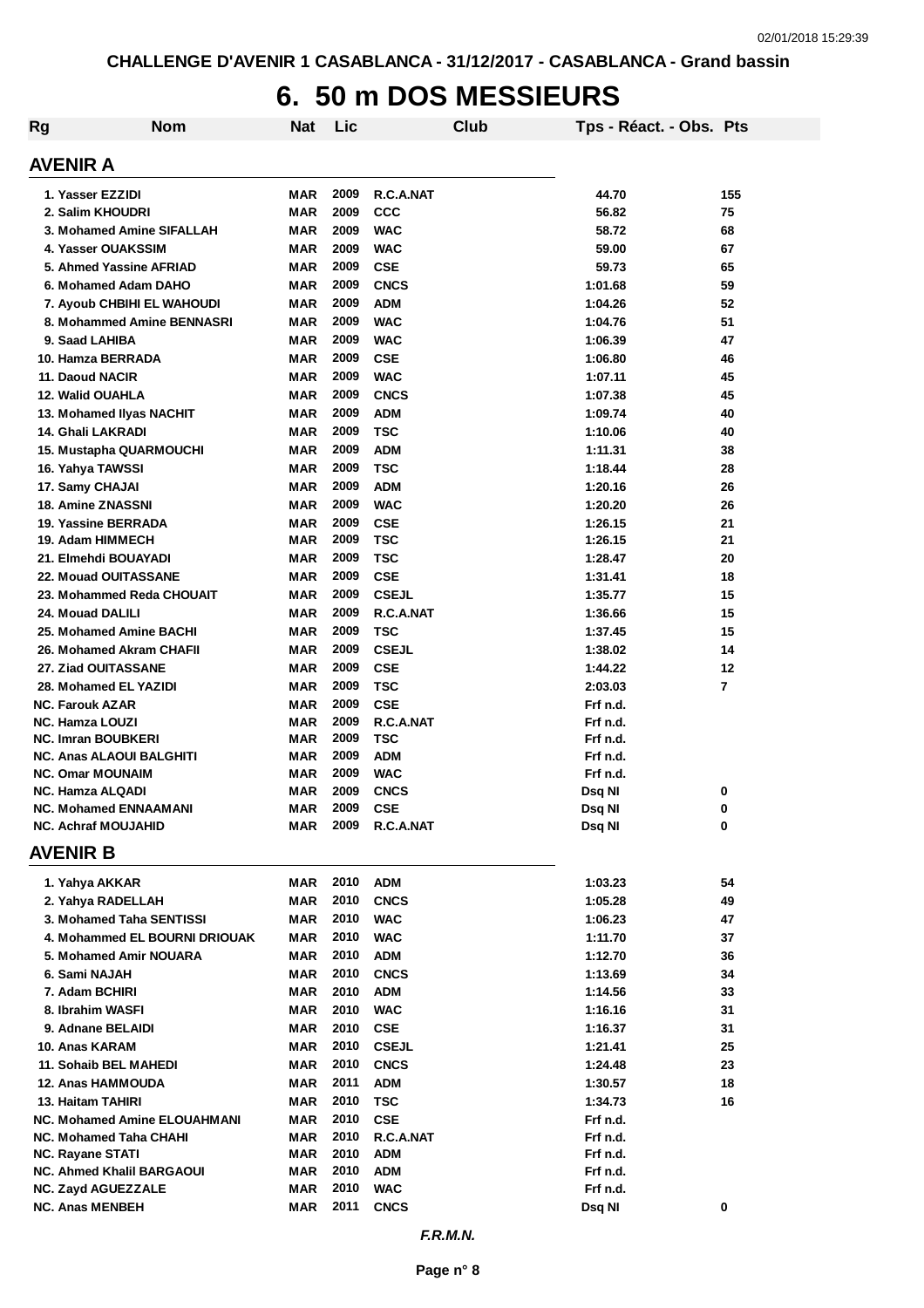### **6. 50 m DOS MESSIEURS**

| Rg                       | <b>Nom</b> | Nat Lic    |      |            | Club | Tps - Réact. - Obs. Pts |   |  |  |  |
|--------------------------|------------|------------|------|------------|------|-------------------------|---|--|--|--|
| <b>AVENIR B</b>          |            |            |      |            |      |                         |   |  |  |  |
| NC. Mohamed Rayane WAHAB |            | MAR        | 2010 | CSEJL      |      | Dsa NI                  | 0 |  |  |  |
| <b>NC. Imrane FALAHY</b> |            | MAR        | 2010 | TSC        |      | Dsg NI                  | 0 |  |  |  |
| <b>NC. Nael BOURAHLA</b> |            | <b>MAR</b> | 2010 | <b>WAC</b> |      | Dsg NI                  | 0 |  |  |  |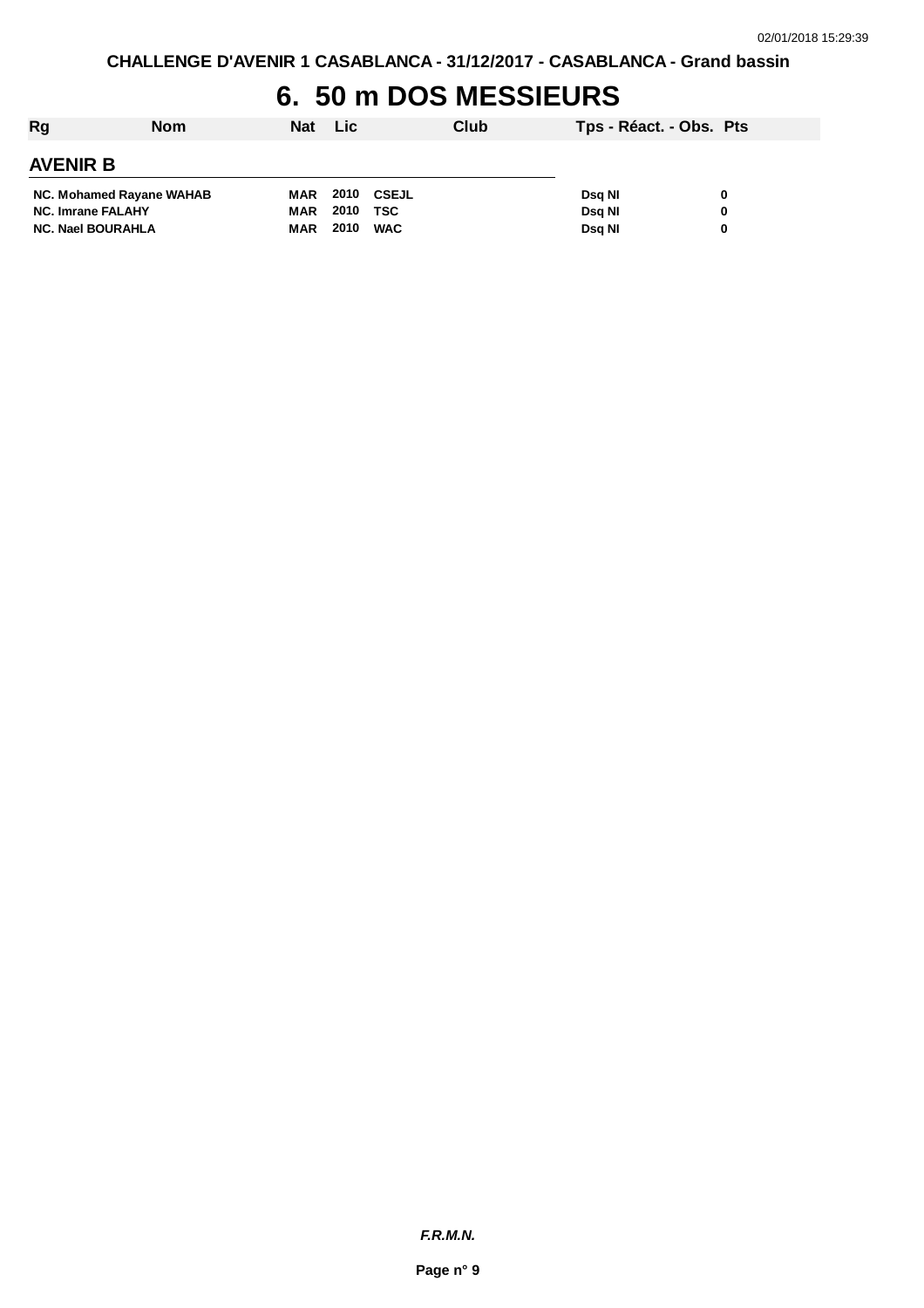## **7. 4 x 50 m NAGE LIBRE DAMES**

| Rg | <b>Nom</b>                             | <b>Nat</b> | Lic  |             | <b>Club</b> | Tps - Réact. - Obs. Pts |     |
|----|----------------------------------------|------------|------|-------------|-------------|-------------------------|-----|
|    | AVENIR A                               |            |      |             |             |                         |     |
|    |                                        |            |      |             |             |                         |     |
|    | <b>1. Tiwinas BELHOCINE</b>            | MAR        | 2009 | <b>WAC</b>  |             | 3:07.57                 | 143 |
|    | Kenza ABDALLAH                         | <b>MAR</b> | 2009 | <b>WAC</b>  |             |                         | 143 |
|    | Safaa ATIA                             | <b>MAR</b> | 2009 | <b>WAC</b>  |             |                         | 143 |
|    | <b>Hiba ENNHAILI</b>                   | <b>MAR</b> | 2009 | <b>WAC</b>  |             |                         | 143 |
|    | 2. Aya FENNICH                         | <b>MAR</b> | 2009 | R.C.A.NAT   |             | 3:23.07                 | 113 |
|    | Roaya MAHLI                            | <b>MAR</b> | 2009 | R.C.A.NAT   |             |                         | 113 |
|    | <b>Ghita SLIM</b>                      | <b>MAR</b> | 2009 | R.C.A.NAT   |             |                         | 113 |
|    | <b>Alae FENNICH</b>                    | <b>MAR</b> | 2009 | R.C.A.NAT   |             |                         | 113 |
|    | 3. Nihal BARGACH                       | <b>MAR</b> | 2009 | <b>CNCS</b> |             | 3:50.10                 | 77  |
|    | <b>Oumnia TAIS</b>                     | <b>MAR</b> | 2009 | <b>CNCS</b> |             |                         | 77  |
|    | <b>Maroua CHEMMAOUI</b>                | MAR        | 2009 | <b>CNCS</b> |             |                         | 77  |
|    | <b>Basma BOUAKIL EL IDRISSI</b>        | <b>MAR</b> | 2009 | <b>CNCS</b> |             |                         | 77  |
|    | 4. Malak EL BOUZAIDI                   | <b>MAR</b> | 2009 | <b>TSC</b>  |             | 4:24.11                 | 51  |
|    | <b>Soundos ATYA</b>                    | <b>MAR</b> | 2009 | <b>TSC</b>  |             |                         | 51  |
|    | Hajar KASSI                            | <b>MAR</b> | 2009 | <b>TSC</b>  |             |                         | 51  |
|    | <b>Hiba KHALLAD</b>                    | <b>MAR</b> | 2009 | <b>TSC</b>  |             |                         | 51  |
|    | <b>AVENIR B</b>                        |            |      |             |             |                         |     |
|    | 1. Yasmine ADERRAB                     | <b>MAR</b> | 2010 | R.C.A.NAT   |             | 3:53.30                 | 74  |
|    | <b>Fatima Zahra GHILANE EL HASSANI</b> | <b>MAR</b> | 2010 | R.C.A.NAT   |             |                         | 74  |
|    | <b>Fatimazahra DOUHA</b>               | <b>MAR</b> | 2010 | R.C.A.NAT   |             |                         | 74  |
|    | <b>Farah KOKODIL</b>                   | <b>MAR</b> | 2010 | R.C.A.NAT   |             |                         | 74  |
|    | 2. Malak HABBOUBI                      | <b>MAR</b> | 2010 | <b>CNCS</b> |             | 4:04.57                 | 64  |
|    | <b>Rym HAIDA</b>                       | <b>MAR</b> | 2010 | <b>CNCS</b> |             |                         | 64  |
|    | <b>Zineb SABIR</b>                     | <b>MAR</b> | 2010 | <b>CNCS</b> |             |                         | 64  |
|    | <b>Ghita RIDA</b>                      | <b>MAR</b> | 2010 | <b>CNCS</b> |             |                         | 64  |
|    | <b>3. Lina MAAROUFI</b>                | <b>MAR</b> | 2010 | <b>WAC</b>  |             | 4:29.14                 | 48  |
|    | <b>Tilelli BELHOCINE</b>               | <b>MAR</b> | 2011 | <b>WAC</b>  |             |                         | 48  |
|    | <b>Hiba ELIDRISSI</b>                  | <b>MAR</b> | 2010 | <b>WAC</b>  |             |                         | 48  |
|    | Alia OUSSIDHOUM                        | <b>MAR</b> | 2010 | <b>WAC</b>  |             |                         | 48  |
|    | <b>NC. Israa HUIMAD</b>                | <b>MAR</b> | 2011 | <b>ADM</b>  |             | Frf n.d.                |     |
|    | Khadija KORAIT                         | <b>MAR</b> | 2010 | <b>ADM</b>  |             |                         |     |
|    | Yasmine TEMMAR                         | <b>MAR</b> | 2010 | <b>ADM</b>  |             |                         |     |
|    | <b>Zayneb TERJANI</b>                  | <b>MAR</b> | 2010 | <b>ADM</b>  |             |                         |     |

*F.R.M.N.*

**Page n° 10**